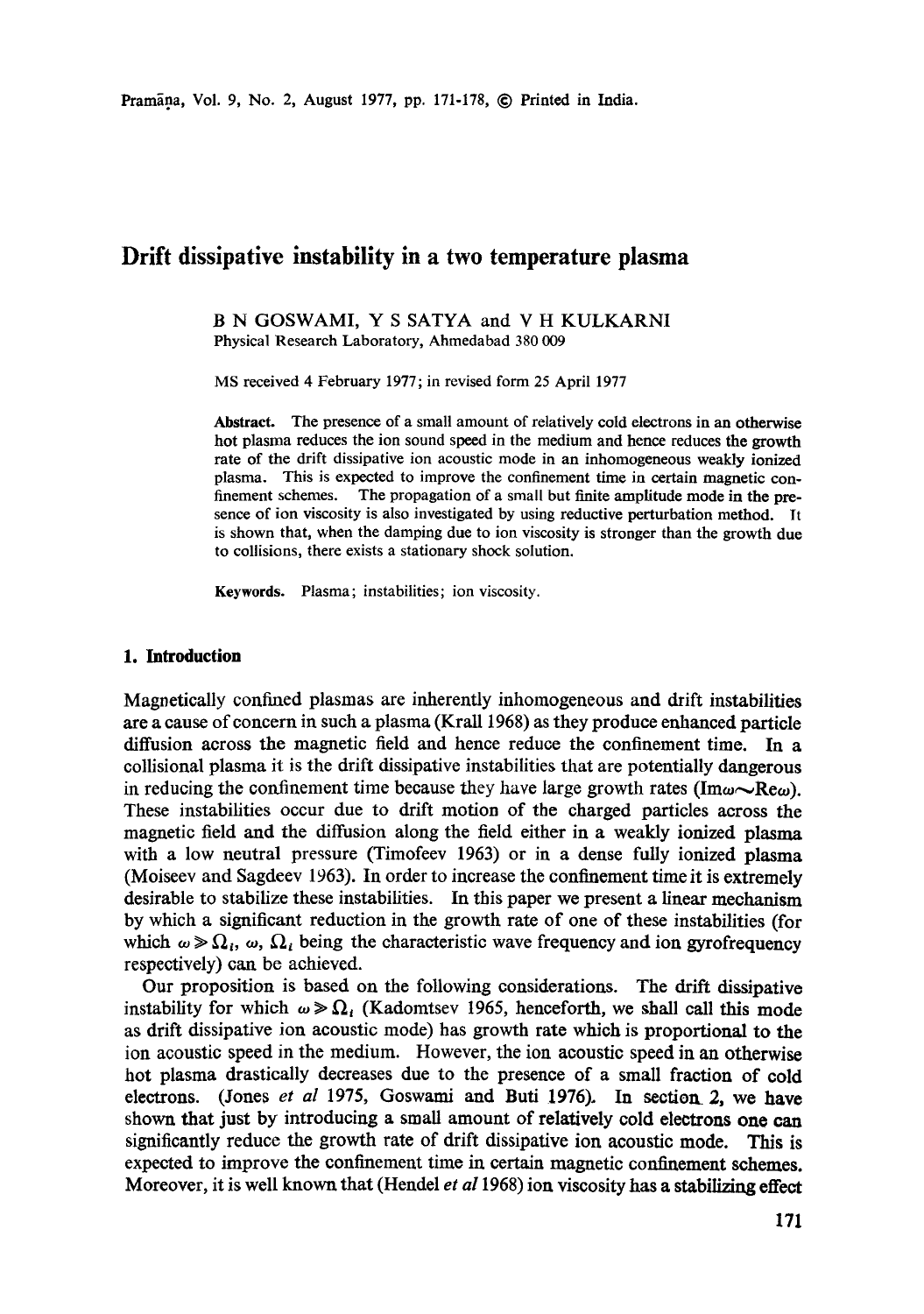on this instability. Now that the growth rate of the instability is reduced, a rather weak ion viscosity will be sufficient to quench the instability. In section 3 we derive a modified Korteweg-de Vries equation describing the propagation of a small but finite amplitude drift dissipative ion acoustic mode in such a system. It is shown that in the presence of an ion viscosity there exists a stationary shock solution when the viscous damping dominates over the collisional growth.

# **2. Linear analysis**

Let us consider a plasma with cold ions (density  $N_0$ ,  $T_i = 0$ ) embedded in a magnetic field in the z-direction where bulk of the electrons are hot (density  $N_h$  and temperature  $T_h$ ) with a small fraction of cold electrons (density  $N_c$  and temperature  $T_c$ ) such that  $N_h/N_c \gg 1$  and  $T_h/T_c \gg 1$ . The density gradient will be considered to be in the x-direction while the wave propagation will be considered to be in the *y-z* plane. In equilibrium, the ions are at rest and the electrons have a drift in the  $y$ -direction. The charge neutrality condition, namely  $N_o = N_h + N_c$  together with the conditions  $N_h/N_c \gg 1$  and  $T_h/T_c \gg 1$  demands that the density gradient scale lengths will be mostly governed by the hot electrons, i.e.

$$
K = -\frac{1}{N_o} \frac{dN_o}{dx} = -a \frac{1}{N_h} \frac{dN_h}{dx} - \beta \frac{1}{N_c} \frac{dN_c}{dx} = aK_h + \beta K_c \tag{1}
$$

where  $a = N_h/N_o$  and  $\beta = N_c/N_o$ . We shall assume that the main density gradient is produced by the hot electrons. Cold electrons are more or less uniformly distributed and hence  $K_c \ll K_h$ . Basic linearized set of equations consists of the continuity equations for ions and two types of electrons and the equations of motion for ions and the two types of electrons, namely

$$
\frac{\partial n_i}{\partial t} + \nabla \cdot (n_i \mathbf{v}_i) = 0, \tag{2}
$$

$$
\frac{\partial n_{eh}}{\partial t} - \frac{C}{B_o} \frac{dN_h}{dx} \frac{\partial \phi}{\partial y} + N_h \frac{\partial v_{zh}}{\partial z} = 0, \tag{3}
$$

$$
\frac{\partial n_{ec}}{\partial t} - \frac{C}{B_o} \frac{dN_c}{dx} \frac{\partial \phi}{\partial y} + N_c \frac{\partial v_{zc}}{\partial z} = 0, \tag{4}
$$

$$
m_t \,\partial v_t/\partial t = -\,e \bigtriangledown \phi,\tag{5}
$$

$$
-\frac{T_h}{N_h}\frac{\partial n_{eh}}{\partial z} + e\frac{\partial \phi}{\partial z} - m_e v_{zh}/\tau_h = 0
$$
\n(6)

**and** 

$$
-\frac{T_c}{N_c}\frac{\partial n_{ec}}{\partial z} + e\frac{\partial \phi}{\partial z} - m_e v_{zc}/r_c = 0, \qquad (7)
$$

where  $\tau_{c(h)}$  is the collision time for the cold (hot) electrons respectively. In writing eqs (6) and (7) we have neglected the electron inertia. Moreover, use has been made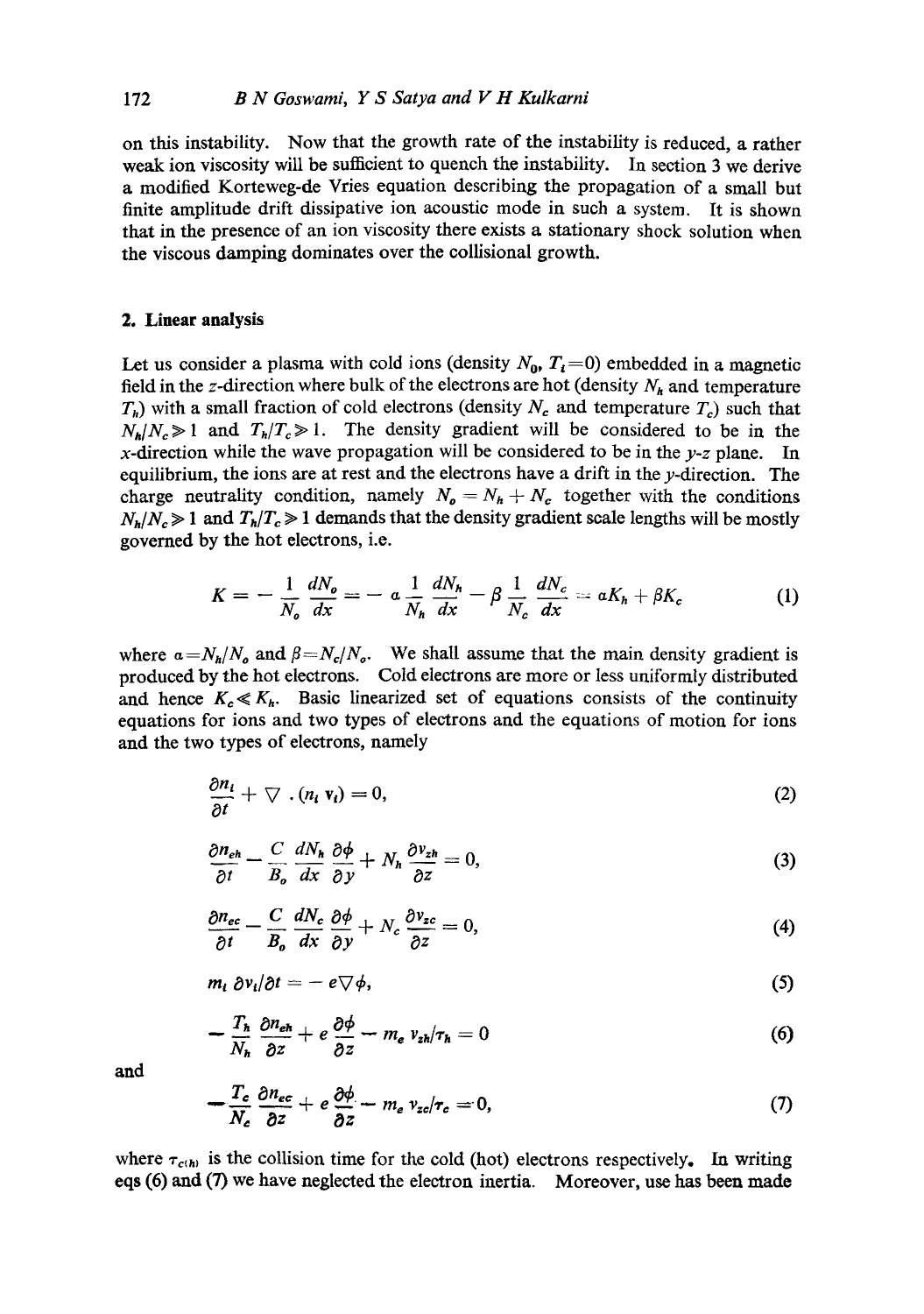of the perpendicular equations of motion in writing the continuity equations for electrons. The effect of the magnetic field on the ions is neglected as we shall restrict ourselves only to the mode for which  $\omega \ge \Omega_i$ . Assuming the perturbed quantities to go as  $\exp(i \mathbf{k} \cdot \mathbf{r} - i\omega t)$  we get (Kadomtsev 1965)

$$
\frac{n_c}{N_c} = \left(k_z^2 - i\frac{k_y K_c}{\Omega_e \tau_c}\right) (D_c k_z^2 - i\omega)^{-1} \frac{e\phi \tau_c}{m_e}
$$
(8)

$$
\frac{n_h}{N_h} = \left(k_z^2 - i\frac{k_y K_h}{\Omega_e \tau_h}\right) (D_h k_z^2 - i\omega)^{-1} \frac{e\phi \tau_h}{m_e} \tag{9}
$$

*and* 

$$
n_i/N_o = (k^2/\omega^2) \frac{e\phi}{m_i} \tag{10}
$$

where  $D_c = \tau_c T_c / m_e$  and  $D_h = \tau_h T_h / m_e$ .

Therefore, the linear dispersion relation can be written as

$$
\frac{k^2}{m_t\omega^2} = \left(1 - \frac{ik_y K_h}{\Omega_e k_z^2 \tau_h}\right) \frac{\alpha}{T_h} + \left(1 - \frac{ik_y K_c}{\Omega_e k_z^2 \tau_c}\right) \frac{\beta}{T_c}
$$

$$
\omega^2/k^2 = (T_{\text{eff}}/m_l) \left[1 - ik_y (Kv)_{\text{eff}}/\Omega_e k_z^2\right]^{-1} \tag{11}
$$

where

or

$$
T_{\rm eff} = T_h T_c / (aT_c + \beta T_h) \tag{12}
$$

and 
$$
(K\nu)_{\text{eff}} = (aT_cK_h\nu_h + \beta T_hK_c\nu_c)/(aT_c + \beta T_h). \qquad (13)
$$

In deriving eq. (11) we have assumed that  $D_c k_z^2$ ,  $D_h k_z^2 \gg \omega$ . It can be shown that eq. (11) is consistent with this assumption unless  $k_z$  is extremely small (Kadomtsev 1965).  $\nu$  in the above equations is the collision frequency and the subscripts h and c refer to the hot and cold components respectively. Thus, from eq. (11), the frequency and growth rate of the wave is obtained as

and

$$
\gamma = k C_{\text{self}} \left[ \frac{k_y(Kv)_{\text{eff}}}{2 \Omega_e k_z^2} \right]
$$
 (14)

where

$$
C_{\rm seff} = (T_{\rm eff}/m_i)^{1/2}.
$$

 $\omega = kC_{\text{soft}}$ 

For large  $T_h/T_c$ ,  $T_{\text{eff}}$  is closer to  $T_c$  (see eq. (12), also Jones *et al* 1975) and hence an appreciable reduction in  $C_{\text{self}}$  takes place. Therefore, a significant reduction in the growth rate, which is given by eq. (14), also takes place. From eq. (13) it is seen that for  $T_h/T_c$  large  $(k\nu)_{\text{eff}} < K_h \nu_h$  as  $K_c \nu_c \ll K_h \nu_h$  and hence the decrease in the growth rate given by eq. (14) is genuine. Thus, just by introducing a small amount of relatively cold electrons, into the bulk of a hot plasma a significant reduction in the growth of the drift-dissipative ion acoustic mode and hence increase in the confinement time of certain magnetic confinement schemes can be obtained.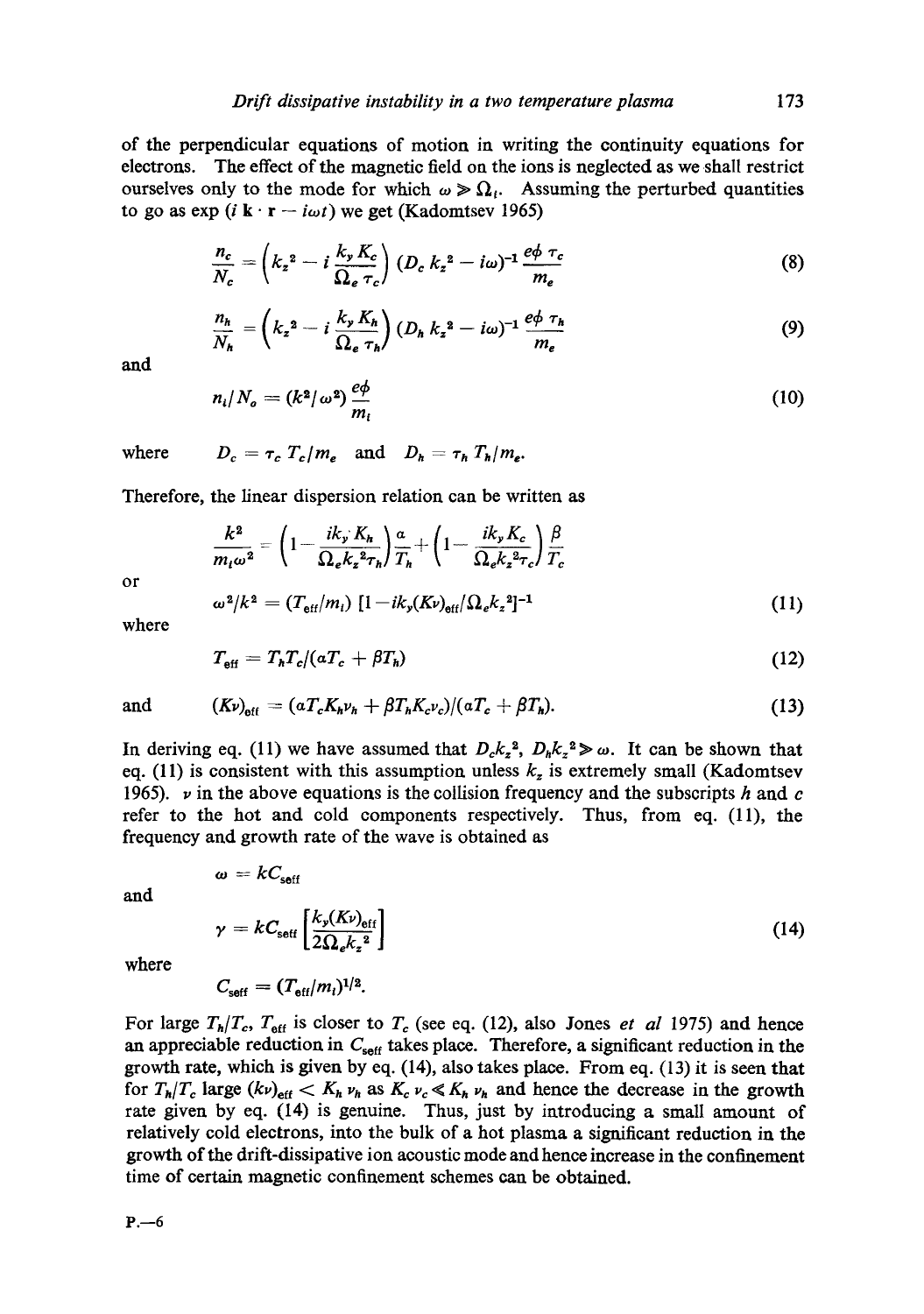# **3. Nonlinear analysis**

From the linear analysis we have seen that the presence of a small amount of cold electrons has a stabilizing effect on this instability. Therefore, a weaker ion viscosity will be sufficient to completely quench the instability. Following reductive perturbation method, in this section, we look for a steady state solution of the drift-dissipative ion acoustic mode in the presence of ion viscosity. The nonlinear set of equations is the following:

$$
\frac{\partial n_i}{\partial t} + \frac{\partial}{\partial y} (n_i v_i) = 0 \tag{15}
$$

$$
\frac{\partial v_i}{\partial t} + v_i \frac{\partial v_i}{\partial y} + \frac{\partial \phi}{\partial y} = \frac{\mu}{C_{\text{self}} \lambda_{\text{defi}} m_i n_0 n_i} \frac{\partial^2 v_i}{\partial y^2}
$$
(16)

$$
\frac{m_e}{m_i}\frac{1}{\omega_{pe}\tau_h}\frac{\partial n_{eh}}{\partial t} + \frac{K_h}{\Omega_e\tau_h}\frac{\partial \phi}{\partial y} + \frac{\partial}{\partial z}\left(n_{eh}\frac{\partial \psi}{\partial z}\right) = 0
$$
\n(17)

$$
-\frac{1}{n_{eh}}\frac{\partial n_{eh}}{\partial z} + \frac{T_{\text{eff}}}{T_h}\frac{\partial \phi}{\partial z} - \frac{T_{\text{eff}}}{T_h}\frac{\partial \psi}{\partial z} = 0
$$
\n(18)

$$
n_{ec} = \beta \exp\left(\frac{T_{\text{eff}}}{T_c} \phi\right) \tag{19}
$$

and

$$
\frac{\partial^2 \phi}{\partial y^2} = n_{ec} + n_{eh} - n_i \tag{20}
$$

with

$$
\frac{\partial \psi}{\partial z} = \frac{m_e}{T_{\text{eff}} \tau_e} v_{\text{ezh}}.
$$
 (21)

In the above set of equations densities are normalized to  $n_0$ , velocities to  $C_{\text{seff}}$ , potential to  $T_{\text{eff}}/e$ , lengths to  $\lambda_{\text{defi}}$  ( $\lambda_{\text{defi}}^2 = T_{\text{eff}}/4\pi n_0 e^2$ ) and time to ion plasma period,  $\omega_p^{-1}$  ( $\omega_p^2 = 4\pi n_0 e^2/m_l$ ). Collisons for the cold electrons are ignored and density gradient exists only for the hot electrons. The quantity  $\psi$  appearing in the above set of equations is a velocity potential introduced through eq. (21). Since the mode under consideration is an electrostatic mode and the propagation is nearly perpendicular to the magnetic field, the motions of the ions along the direction of the magnetic field has been neglected. The term on the right hand side of eq. (16) represents the viscous force with  $\mu = \eta_0/3 + \eta_1$ ,  $\eta_0 = C_0 n_i T_i / \nu_{ii}$ ,  $\eta_1 = C_i n_i T_i \nu_{ii} / \Omega_i^2$ ,  $C_0$ ,  $C_1$  being constants and  $T_t$  and  $v_{tt}$  being ion temperature and ion-ion collision frequency respectively. The constants as obtained by Braginskii (1965) are  $C_0$ =0.95 and  $C_1=$ 0.3. In writing eq. (16) the ion pressme term is neglected because the ion temperature  $T_t$  is assumed to be much smaller than the electron temperature  $T_e$  and the strength of the ion pressure term compared to the ion viscosity term goes as  $O(\Omega_i^2/\nu_{li} k_y C_{\text{seff}})$ . For  $k_y$ ,  $C_{\text{seff}} \approx \omega \gg \Omega_i$ , the strength of the ion pressure term is even smaller than that of the ion-viscosity term if  $v_{ii} \ge \Omega_i$ .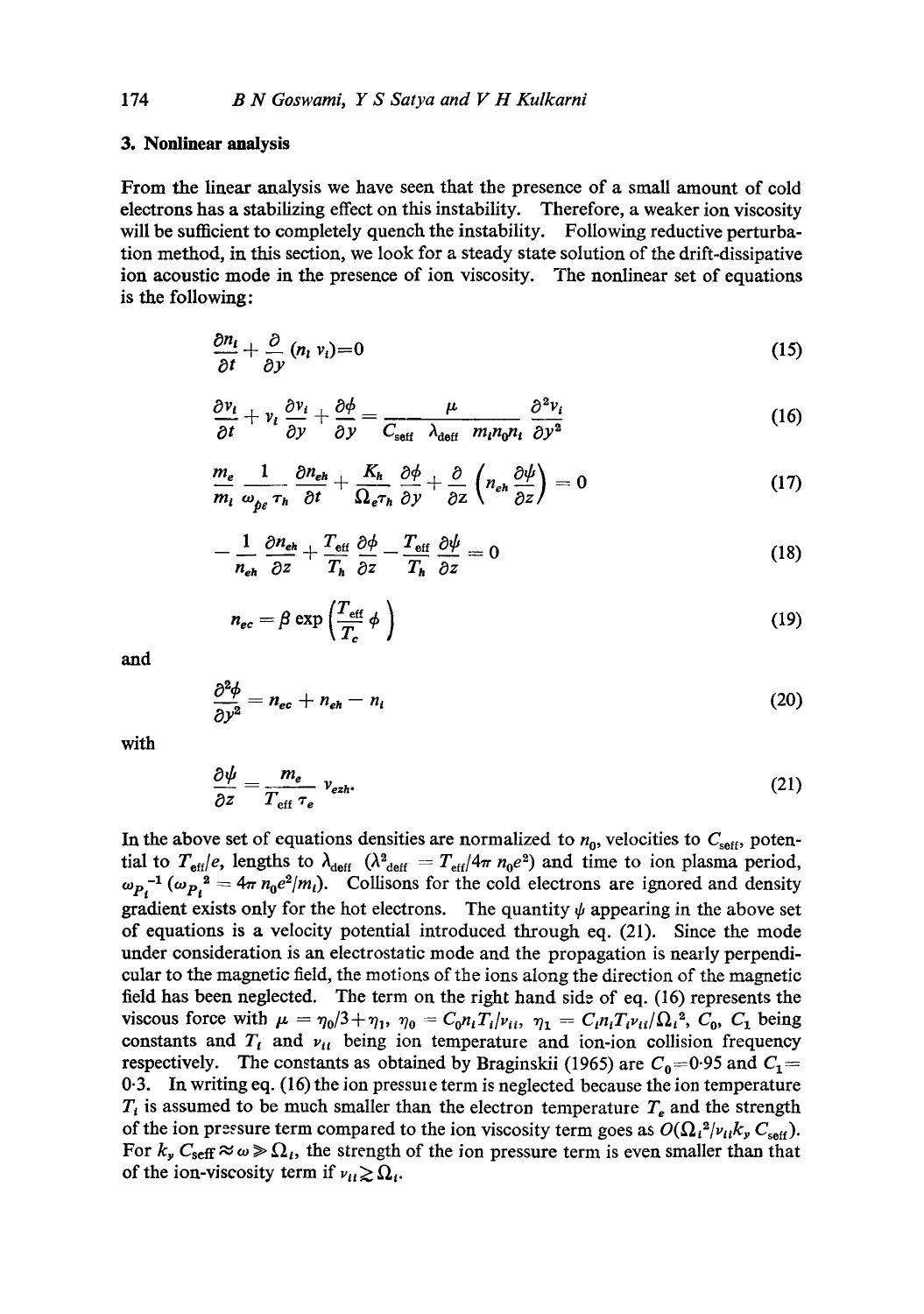Equation (18) can be integrated with respect to z to give  $n_{eh} = a \exp\left[ T_{eff} (\phi - \psi)/T_h \right]$ and then the Poisson's equation (Eq. (20)) can be written as

$$
\frac{\partial^2 \phi}{\partial y^2} = \frac{a T_{\text{eff}}}{T_h} (\phi - \psi) + \frac{1}{2} a \frac{T_{\text{eff}}^2}{T_h^2} (\phi - \psi)^2 + \beta \frac{T_{\text{eff}}}{T_c} \phi + \frac{1}{2} \beta \frac{T_{\text{eff}}^2}{T_c^2} \phi^2 - \tilde{n}_i \tag{22}
$$

where  $\tilde{n}_i$  is the perturbed part of the ion density.

Now, let us introduce stretched variables  $\zeta = \epsilon^{1/2} (y-t) \tau = \epsilon^{3/2}t$ . The perturbed quantities can now be written, in terms of the smallness parameter  $\epsilon$  as

$$
\widetilde{n}_l = \epsilon n_l^{(1)} + \epsilon^2 n_l^{(2)} + \dots
$$
\n
$$
\phi = \epsilon \phi^{(1)} + \epsilon^2 \phi^{(2)} + \dots
$$
\n
$$
v_l = \epsilon v_l^{(1)} + \epsilon^2 v_l^{(2)} + \dots
$$
\n
$$
\psi = \epsilon^2 \psi^{(1)} + \epsilon^3 \psi^{(2)} + \dots
$$

The last expansion, namely that for  $\psi$  follows from eq. (18). In the absence of the collisions the electron density fluctuations are governed only by the potential fluctuations namely  $n_e = \exp(\phi)$ . The collisional term  $\frac{\partial \psi}{\partial z}$  in eq. (18) is treated as a correction to the potential fluctuations  $\partial \phi / \partial z$ . Thus,  $\partial \psi / \partial z$  is taken to be one order smaller than the term  $\partial \phi / \partial z$ . Hence, the above expansion for  $\psi$ .

The smallness parameter  $\epsilon$  is chosen in such a way that to the lowest order eq. (17) gives

$$
\frac{\partial^2 \psi^{(1)}}{\partial z^2} = -\frac{K}{\Omega_e \tau_e} \frac{\partial \phi^{(1)}}{\partial \zeta}
$$
 (23)

This requirement is satisfied if  $(K/k_z^2 \Omega_e \tau_e) \sim \epsilon^{1/2}$  and

$$
\left(\frac{m_e}{m_t}\frac{1}{\omega_{P_t}\tau_e}\right)\left(\frac{K}{\Omega_e\tau_e}\right)^{-1}\sim\epsilon.
$$

To the lowest order in  $\epsilon$  eqs (15), (16), (22) give  $n_i^{(1)} = v_i^{(1)} = \phi^{(1)}$ . To the next higher order in  $\epsilon$  these equations give

$$
-\frac{\partial n_i^{(2)}}{\partial \zeta} + \frac{\partial v_i^{(2)}}{\partial \zeta} + \frac{\partial n_i^{(1)}}{\partial \tau} + \frac{\partial}{\partial \tau} (n_i^{(2)} v_i^{(1)}) = 0 \qquad (24)
$$

$$
-\frac{\partial v_i^{(2)}}{\partial \zeta}+\frac{\partial v_i^{(1)}}{\partial \tau}+v_i^{(1)}\frac{\partial v_i^{(1)}}{\partial \zeta}+\frac{\partial \phi^{(2)}}{\partial \zeta}=\delta \frac{\partial^2 \phi^{(1)}}{\partial \zeta}
$$
(25)

**and** 

$$
\frac{\partial^2 \phi^{(1)}}{\partial \zeta^2} + \phi^{(2)} + \frac{\triangle}{2} [\phi^{(1)}]^2 - a \frac{T_{\text{eff}}}{T_h} \psi^{(1)} - n_i^{(2)}
$$
(26)

where

$$
\delta = \frac{\mu}{C_{\text{seff}} \lambda_{\text{deff}} m_l n_0}
$$
  

$$
\Delta = \left(\frac{a}{T_h^2} + \frac{\beta}{T_c^2}\right) T_{\text{eff}}^2 = \frac{a\left(\frac{T_c}{T_h}\right)^2 + \beta}{\left(a\frac{T_c}{T_h} + \beta\right)^2}
$$
 (27)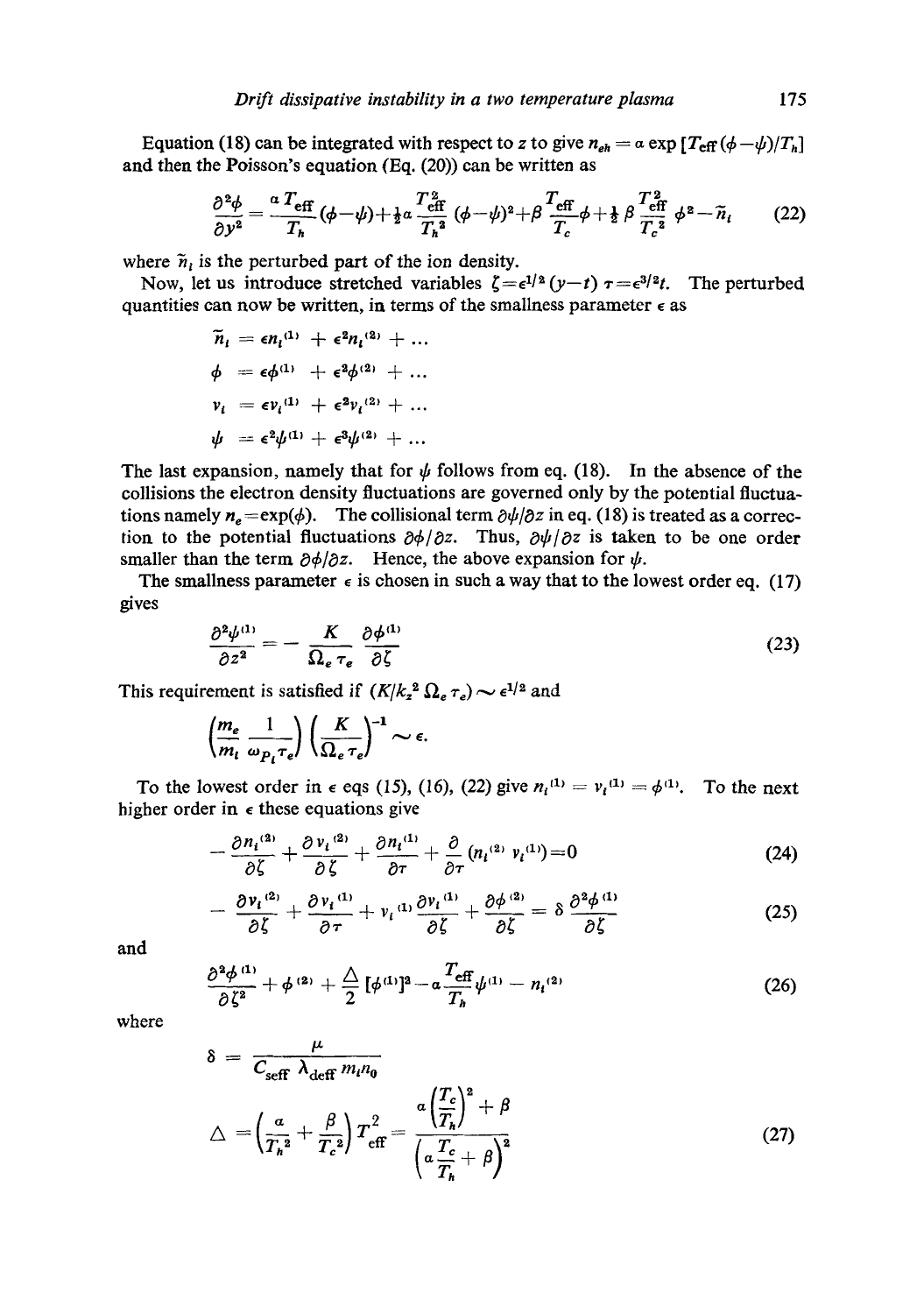Eliminating  $n_1^{(2)}$ ,  $\phi^{(2)}$  and  $v_1^{(2)}$  and using the relation  $n_1^{(1)} = v_1^{(1)} = \phi^{(1)}$  eqs (24)-(26) can be reduced to

$$
\frac{\partial n_i^{(1)}}{\partial \tau} + \frac{(3-\triangle)}{2} n_i^{(1)} \frac{\partial n_i^{(1)}}{\partial \zeta} + \frac{1}{2} \frac{\partial^3 n_i^{(1)}}{\partial \zeta^3} + \frac{1}{2} \alpha \frac{T_{\text{eff}}}{T_h} \frac{\partial \psi^{(1)}}{\partial \zeta} - \delta \frac{\partial^2 n_i^{(1)}}{\partial \zeta^2} = 0 \tag{28}
$$

Equations (23) and (28) constitute the coupled set of equations describing the propagation of a small but finite amplitude drift dissipative ion acoustic mode in a two temperature plasma. We note that the coetficient of the nonlinear term in eq. (28) is similar to one obtained by Goswami and Buti (1976). In order to obtain a stationary solution to the set of eqs (23) and (28) we follow a method similar to one used by Goswami and Buti (1977). Differentiating eq. (28) twice w.r.t.  $z$  and making use of eq. (23) we get,

$$
\frac{\partial^3 n_i}{\partial \tau \partial z^2} + \frac{(3-\triangle)}{2} \frac{\partial^2}{\partial z^2} \left( n \frac{\partial n}{\partial \zeta} \right) + \frac{1}{2} \frac{\partial^5 n}{\partial \zeta^3 \partial z^2} - \gamma \frac{\partial^2 n}{\partial \zeta^2} - \delta \frac{\partial^4 n}{\partial \zeta^2 \partial z^2} = 0 \tag{30}
$$

where  $(\gamma = aT_{\text{eff}}/2T_h)(K/\Omega_e \tau_e)$  and the subscript and superscript to *n* have been dropped for convenience. Now, let us consider propagation along a particular direction  $\theta$ ( $\theta$  being the angle between  $B_0$  and **k**). Therefore *n* would depend on  $\zeta$  and z only through a single variable  $\chi \equiv Z \cos \theta + \zeta \sin \theta$  and only parametrically in  $\theta$ . Thus, integrating eq. (30) twice with respect to x under the boundary conditions such that  $n$ and its derivatives go to zero as  $\chi \rightarrow \pm \infty$ , we get

$$
\frac{\partial n}{\partial \tau} + \frac{(3-\Delta)}{2}\sin \theta n \frac{\partial n}{\partial x} + \frac{1}{2}\sin^3 \theta \frac{\partial^3 n}{\partial x^3} - \gamma \tan^2 \theta n
$$

$$
- \delta \sin^2 \theta \frac{\partial^2 n}{\partial x^2} = 0.
$$
(31)

Equation (31) is the modified *K-dV-Burger's* equation describing the propagation of a finite amplitude drift dissipative ion acoustic mode in presence of ion viscosity in a two temperature plasma. We would like to point out here that eq. (31) is valid only for  $\theta > 45^{\circ}$ , because, in deriving eq. (23) we assumed that  $k_z \ll k_y$ . Moreover, from linear theory we have seen that drift dissipative ion mode gets heavily Landau damped for  $k_z > k_y$ . Hence, the only interesting regime of propagation is that for which  $\theta > 45^\circ$ .

#### **4. Solution of equation (31)**

In this section we shall obtain some steady state solution of eq. (31) under different circumstances.

*Case I*: For  $\gamma = \delta = 0$ , i.e. when both collisions and ion viscosity effects are absent eq. (31) reduces to

$$
\frac{\partial n}{\partial \tau} + \frac{(3-\triangle)}{2} \sin \theta \, n \, \frac{\partial n}{\partial x} + \frac{1}{2} \sin^3 \theta \, \frac{\partial^{3} n}{\partial x^3} = 0. \tag{32}
$$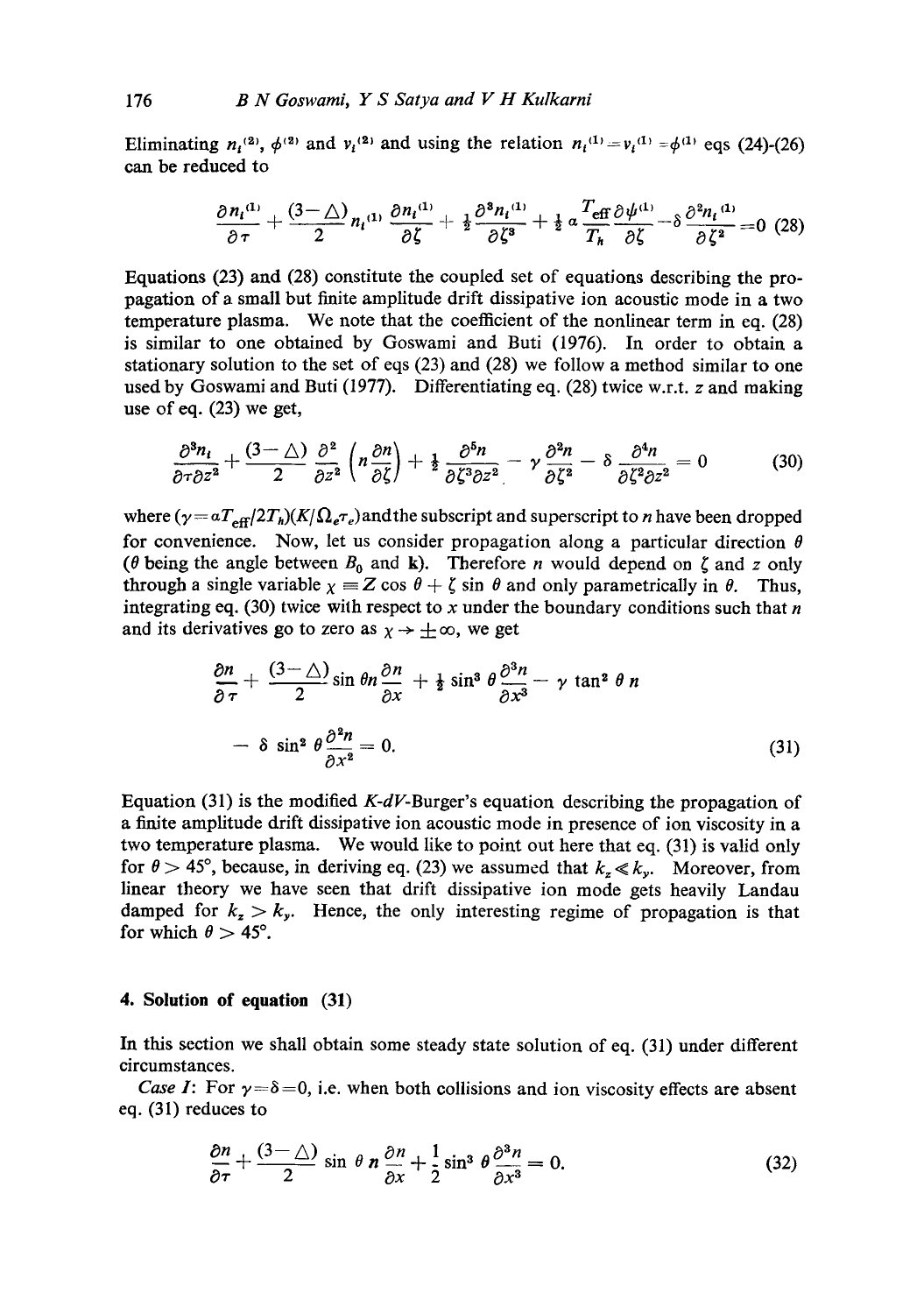For exact perpendicular propagation eq.  $(32)$  reduces to eq.  $(14)$  of Goswami and Buti (1976). For oblique propagation (45° $< \theta < 90$ °) eq. (32) has a solitary solution for  $\wedge$  < 2 which is given by

$$
\eta = 3 U \left( \frac{2}{3 - \triangle} \right) \frac{1}{\sin \theta} \operatorname{sech}^2 \left[ \left( \frac{U}{2 \sin^3 \theta} \right)^{1/2} (\chi - U\tau) \right]
$$
(33)

where U, the velocity of the moving frame, is rather arbitrary but of the order of  $C_{\text{self}}$ . For  $T_h = T_c$ ,  $\Delta = 1$  the eq. (33) represents an obliquely propagating ion acoustic solitary wave. For  $T_h > T_c$ ,  $\triangle > 1$ , the amplitude of the ion acoustic wave increases. The physical reason why this happens is given by Goswami and Buti (1976). For  $\theta$ <90°, we notice that the amplitude of the solitary wave further increases whereas the width of the solitary wave further decreases. The most interesting thing to note, however, is that the width decreases much faster (proportional to  $sin^3\theta$ ) than the rate at which the amplitude increases (proportional to  $1/\sin\theta$ ).

*Case II:* When  $\gamma$  0 and  $\delta > 0$  eq. (31) becomes a *K-dV-Burger's* equation. Physically, this means either total absence of collisional growth or collisional growth is weaker than the viscous damping,  $\delta$  representing the net damping. It is well known that this equation has a stationary shock solution (Johnson 1970). To see how the shock profile depends on the propagation angle let us do the following rather heuristic calculations. Let us say that n depend on  $\tau$  and  $\chi$  only through  $\lambda = \chi - U\tau$ then integrate eq. (31) w.r.t.  $\lambda$  under the boundary condition that n and its derivatives go to zero as  $\lambda \rightarrow -\infty$  and we get,

$$
\frac{1}{2}\sin^3\,\theta\,\frac{\partial^2 n}{\partial\lambda^2} - \delta\sin^2\theta\,\frac{\partial n}{\partial\lambda} + \frac{(3-\triangle)\sin\theta}{4}n^2 - Un = 0. \tag{34}
$$

In the limit  $\lambda = +\infty$  eq. (34) gives

$$
n \approx \bar{n} = \frac{4U}{(3-\triangle)\sin\theta}.
$$

In order to see the asymptotic behaviour of the solution we write  $n = \overline{n} + \tilde{n}$  in eq. (34) and linearizing the equation we get

$$
\frac{1}{2}\sin^3\theta\,\frac{d^2\widetilde{n}}{d\lambda^2}-\delta\,\sin^2\theta\,\frac{d\widetilde{n}}{d\lambda}+U\widetilde{n}=0.\tag{35}
$$

Equation (35) has a solution  $\tilde{n} = \exp(\nu \lambda)$  where  $\nu$  is given by

$$
\nu = \frac{\delta}{\sin^2 \theta} \pm \left[ \frac{\delta^2}{\sin^4 \theta} - \frac{2U}{\sin^3 \theta} \right].
$$
 (36)

From eq. (36) it is clear that the shock profile has an oscillatory profile if

$$
U > \frac{\delta^2}{2\sin\theta} \tag{37}
$$